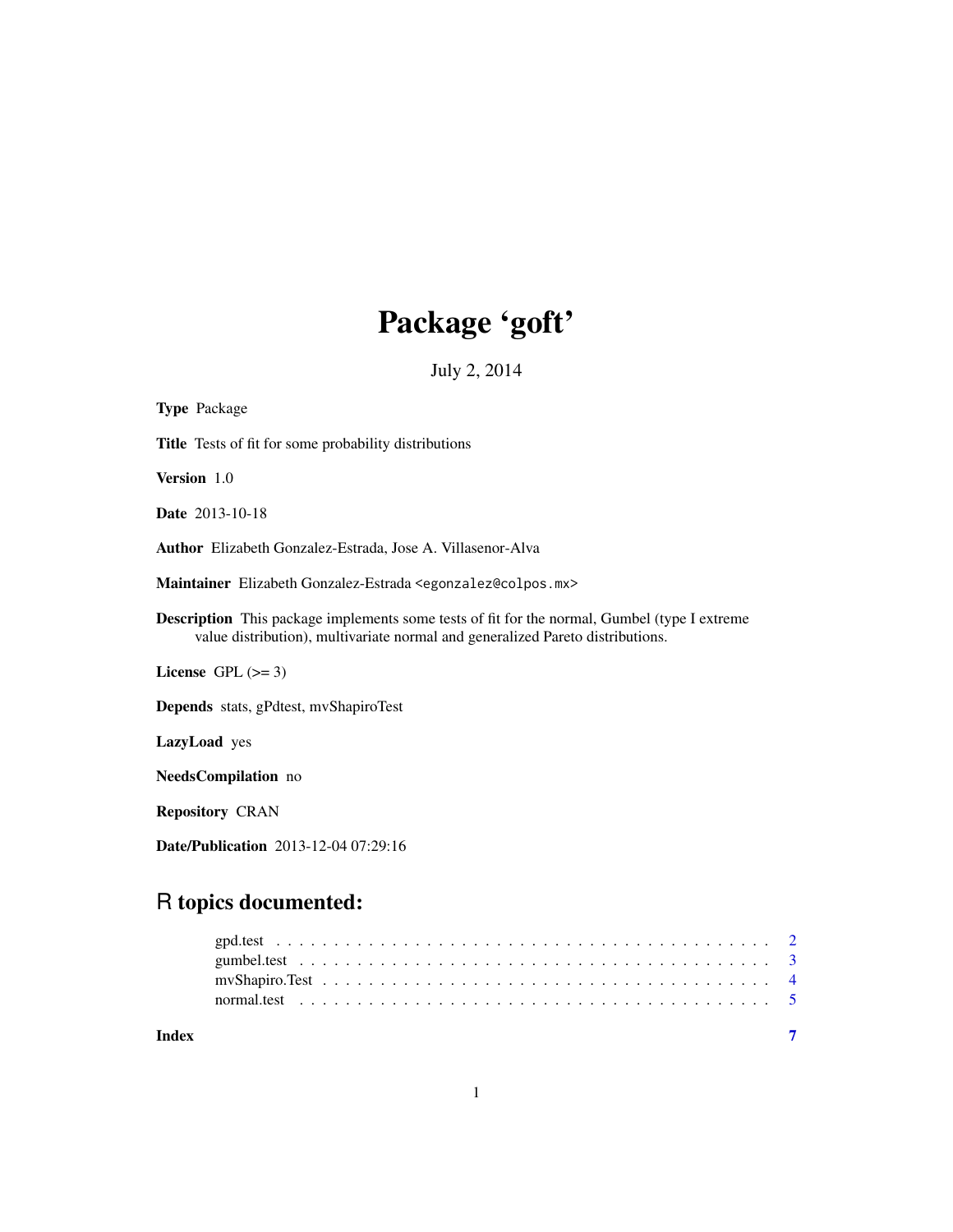#### <span id="page-1-0"></span>Description

This function computes the bootstrap goodness-of-fit test by Villasenor-Alva and Gonzalez-Estrada (2009) for testing the null hypothesis  $H_0$ : a random sample has a generalized Pareto distribution (gPd) with unknown shape parameter  $\gamma$ , which is a real number.

#### Usage

gpd.test(x,J)

#### Arguments

| $\mathsf{X}$ | numeric data vector containing a random sample from a distribution function |
|--------------|-----------------------------------------------------------------------------|
|              | with support on the positive real numbers.                                  |
|              | number of bootstrap samples. This is an optional argument. Default J=999.   |

#### Details

The bootstrap goodness-of-fit test for the gPd is an intersection-union test for testing the hypotheses  $H_0^-$ : a random sample has a gPd with  $\gamma < 0$ , and  $H_0^+$ : a random sample has a gPd with  $\gamma > =$ 0. Thus, heavy and non-heavy tailed gPd's are included in the null hypothesis. The parametric bootstrap is performed on  $\gamma$  for each of the two hypotheses.

We consider the distribution function of the gPd with unknown shape and scale parameters  $\gamma$  and  $\sigma$ given by

$$
F(x) = 1 - \left[1 + \frac{\gamma x}{\sigma}\right]^{-1/\gamma}
$$

where  $\gamma$  is a real number,  $\sigma > 0$  and  $1 + \gamma x/\sigma > 0$ . When  $\gamma = 0$ , we have the exponential distribution with scale parameter  $\sigma$ :

$$
F(x) = 1 - \exp(-x/\sigma)
$$

#### Value

A list with the following components.

| boot.test | a list with class "htest" containing the p-value of the test, the name of the data |
|-----------|------------------------------------------------------------------------------------|
|           | set, and the character string "Bootstrap goodness-of-fit test for the generalized  |
|           | Pareto distribution".                                                              |

p. values the p-values of the tests of the hypotheses  $H_0^-$  and  $H_0^+$  described above.

#### Author(s)

Elizabeth Gonzalez Estrada <egonzalez@colpos.mx>, Jose A. Villasenor Alva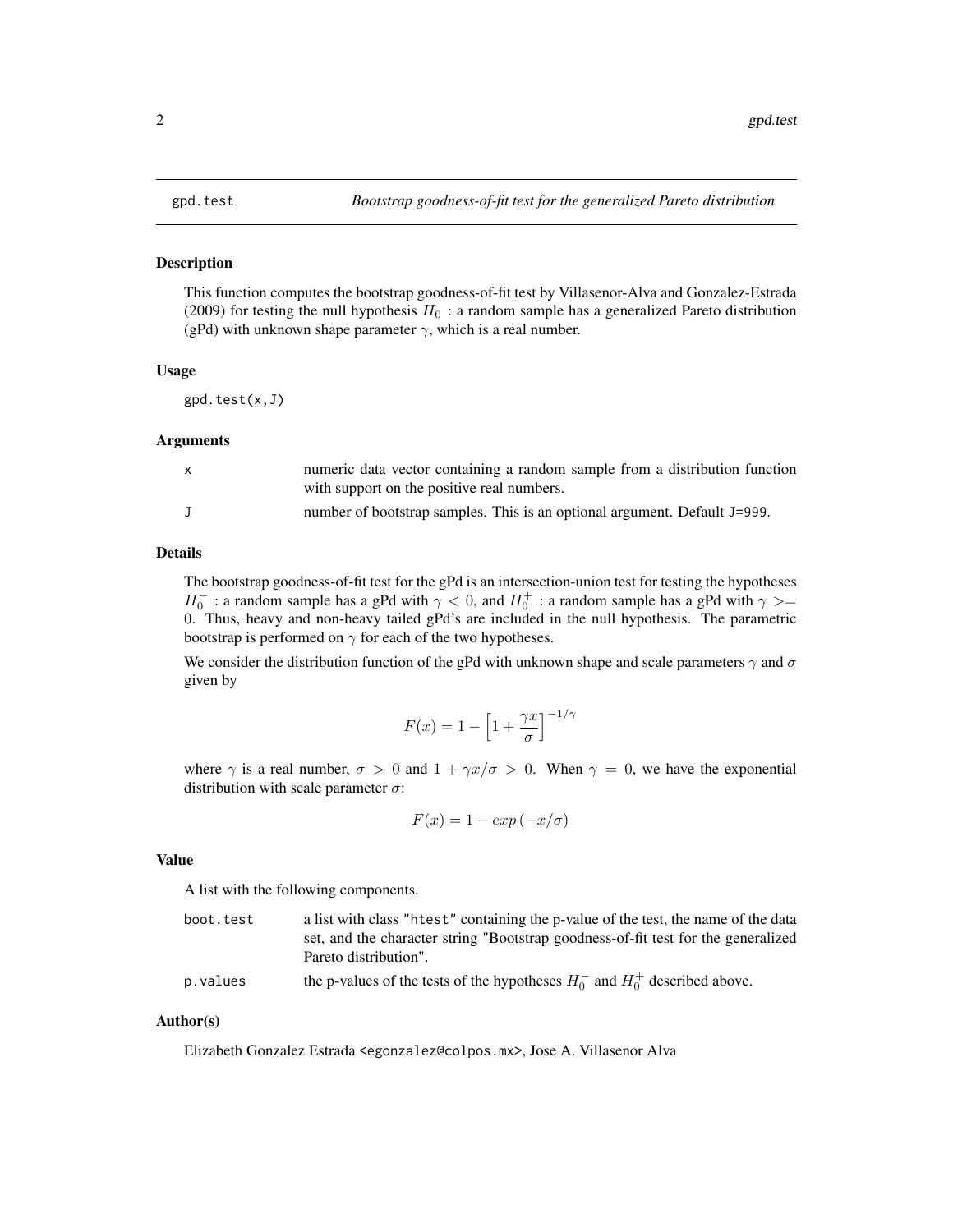#### <span id="page-2-0"></span>gumbel.test 3

#### References

Villasenor-Alva, J.A. and Gonzalez-Estrada, E. (2009). A bootstrap goodness of fit test for the generalized Pareto distribution. *Computational Statistics and Data Analysis*,53,11,3835-3841.

#### See Also

[gpd.fit](#page-0-0) for fitting a gPd to data, [rgp](#page-0-0) for generating gPd random numbers.

#### Examples

```
x < - rgp(20, shape = 1) ## generating a random sample of size 20 from a gPd
gpd.test(x) ## testing the gPd hypothesis on x
```
gumbel.test *Correlation test for the Gumbel distribution*

#### Description

This function implements the correlation test of fit for the Gumbel distribution (also known as type I extreme value distribution) based on the max-stability property (Gonzalez-Estrada and Villasenor-Alva, 2010).

#### Usage

gumbel.test(x)

#### Arguments

x Numeric data vector containing a random sample of size n.

#### **Details**

Sample size (n) must be an integer between 20 and 250.

The max-stability property of the Gumbel distribution states that the maximum of a number of Gumbel random variables is also a Gumbel random variable.

The test statistic is the sample correlation of the maximum of pairs of observations and quantiles of the Gumbel distribution.

#### Value

A list with class "htest" containing the following components.

| statistic | the calculated value of the test statistic.                     |
|-----------|-----------------------------------------------------------------|
| p.value   | the p-value of the test.                                        |
| method    | the character string "Test of fit for the Gumbel distribution". |
| data.name | a character string giving the name of the data set.             |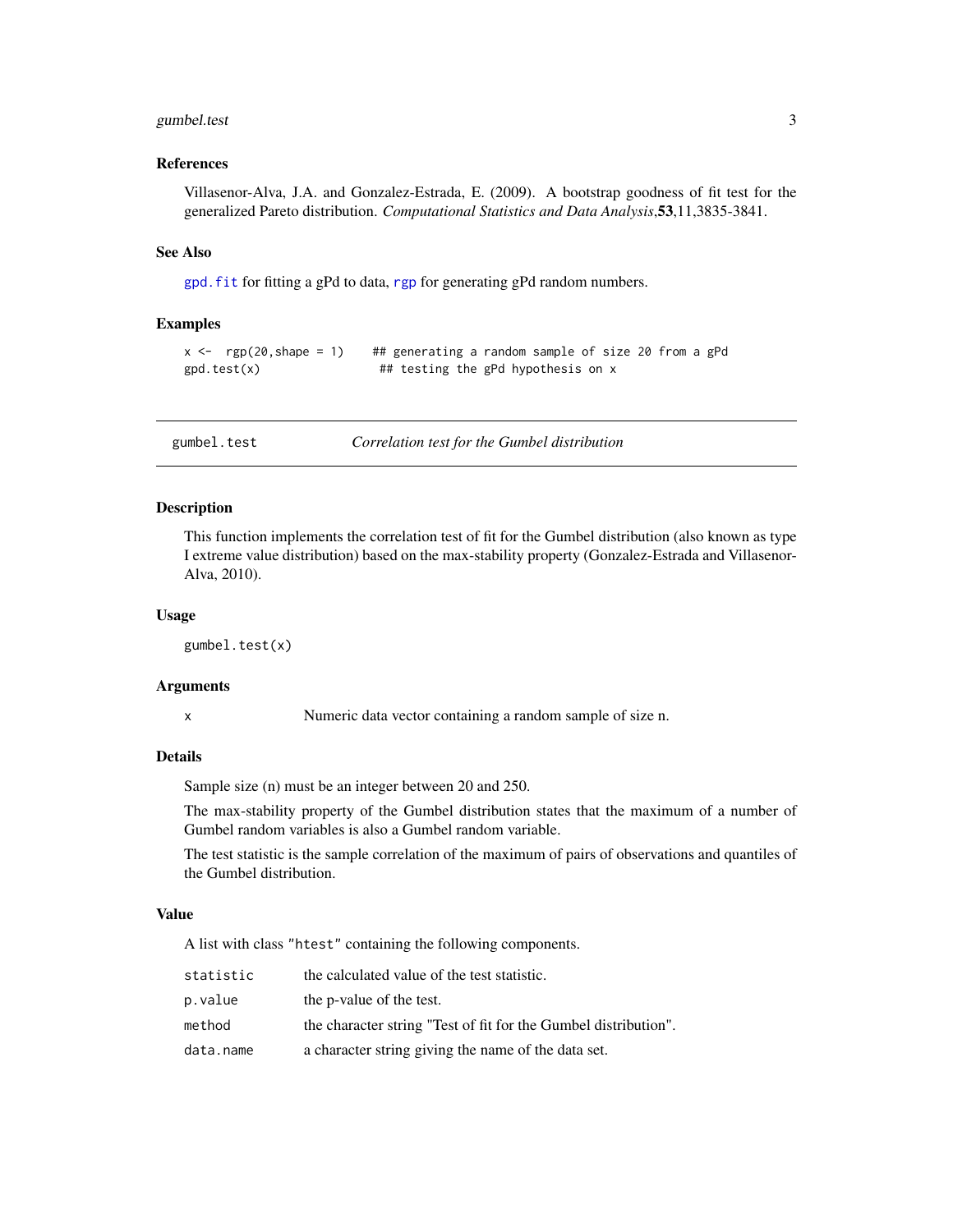#### <span id="page-3-0"></span>References

Gonzalez-Estrada, E. and Villasenor-Alva, J.A. (2010). A Goodness-of-Fit Test for Location-Scale Max-Stable Distributions. *Communications in Statistics: Simulation and Computation*, 39 3, 557- 562.

#### Examples

```
x \leftarrow -\log(\text{resp}(2\emptyset)) # generating a pseudo random sample of size 20 from
                        # the standard Gumbel distribution
gumbel.test(x) \# testing the Gumbel hypothesis on x
```
mvShapiro.Test *Shapiro-Wilk test for multivariate normality*

#### Description

Given a d-dimensional random sample of size n, this function computes the test statistic and pvalue of the generalized Shapiro-Wilk test for multivariate normality proposed by Villasenor-Alva and Gonzalez-Estrada (2009).

#### Usage

mvShapiro.Test(X)

#### Arguments

X Numeric data matrix with d columns (vector dimension) and n rows (sample size).

#### Details

n must be larger than d.

When  $d=1$ , mvShapiro. Test(X) produces the same results as shapiro. test(X).

#### Value

A list with class "htest" containing the following components.

| statistic | the value of the generalized Shapiro-Wilk statistic for testing multivariate nor-<br>mality. |
|-----------|----------------------------------------------------------------------------------------------|
| p.value   | the p-value of the test.                                                                     |
| method    | the character string "Generalized Shapiro-Wilk test for multivariate normality".             |
| data.name | a character string giving the name of the data set.                                          |

#### Author(s)

Elizabeth Gonzalez-Estrada <egonzalez@colpos.mx>, Jose A. Villasenor-Alva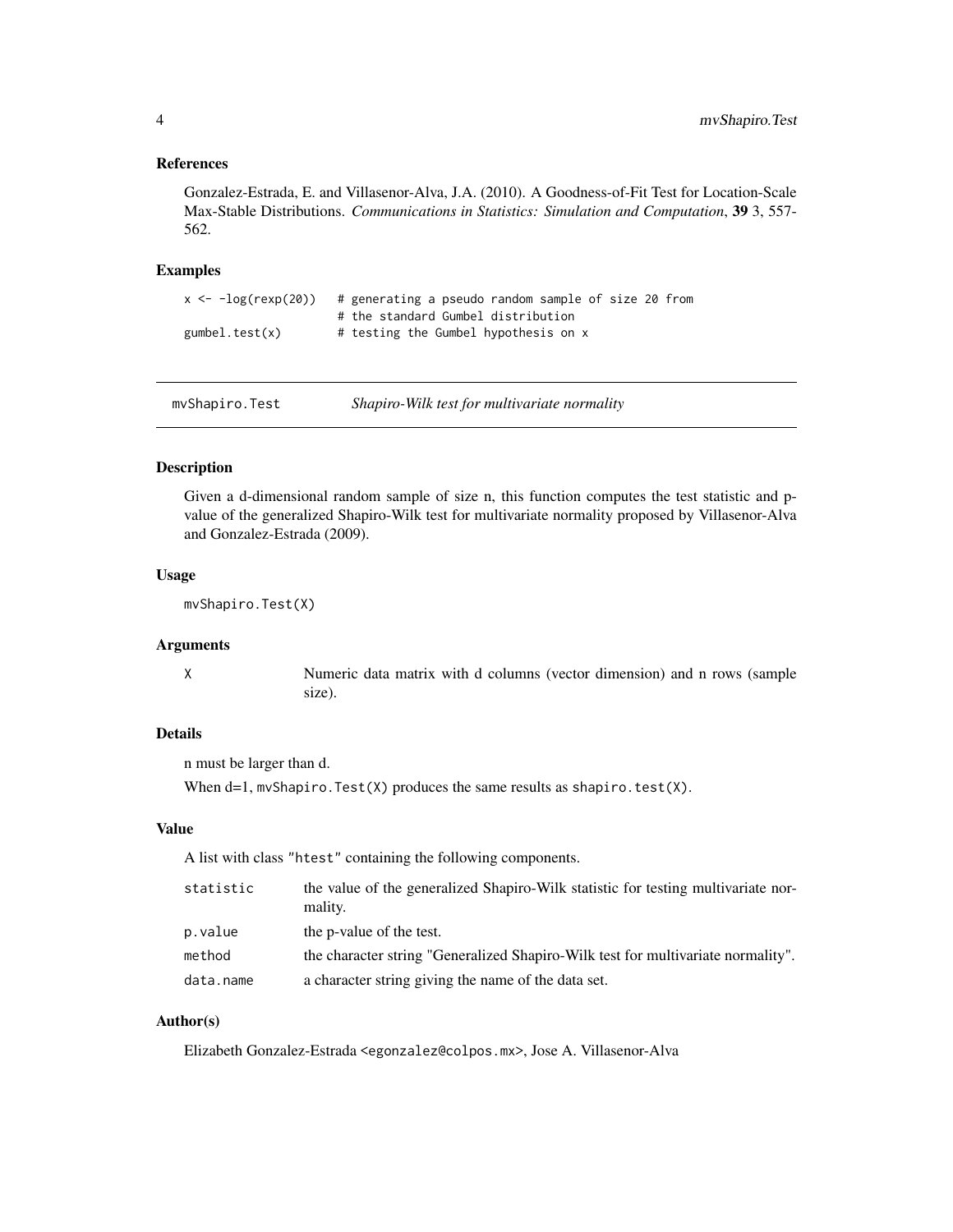#### <span id="page-4-0"></span>normal.test 5

#### References

Villasenor-Alva, J.A. and Gonzalez-Estrada, E. (2009). A generalization of Shapiro-Wilk's test for multivariate normality. *Communications in Statistics: Theory and Methods*,38 11, 1870-1883.

#### See Also

[shapiro.test](#page-0-0)

#### Examples

```
X <- matrix(rnorm(40),ncol=2) # Generating a two dimensional random sample of size 20
mvShapiro.Test(X) \qquad # Testing multivariate normality on X
#-----------------------------------------------------------------------------------
# iris.virginica contains a set of measurements corresponding to
# Iris virginica of the famous iris data set.
iris.virginica <- as.matrix(iris[iris$Species == "virginica",1:4],ncol=4)
mvShapiro.Test(iris.virginica) # Testing multivariate normality on iris.virginica
```
normal.test *Correlation test for univariate normality*

#### Description

This function implements the correlation test for normality based on the Levy characterization by Villasenor-Alva and Gonzalez-Estrada (2013).

#### Usage

```
normal.test(x)
```
#### Arguments

x Numeric data vector containing a random sample of size n.

#### Details

Sample size (n) must be an integer between 10 and 400.

The Levy characterization of the normal distribution states that sums of independent normal random variables are also normal random variables. Based on this property, the normality assumption might be judged by comparing sums of pairs of observations from a random sample to quantiles of the normal distribution. If normality holds then the pairs of sums and quantiles should lie on a straight line approximately. A formal test for normality is obtained when such comparison is based on the sample correlation coefficient of sums and quantiles.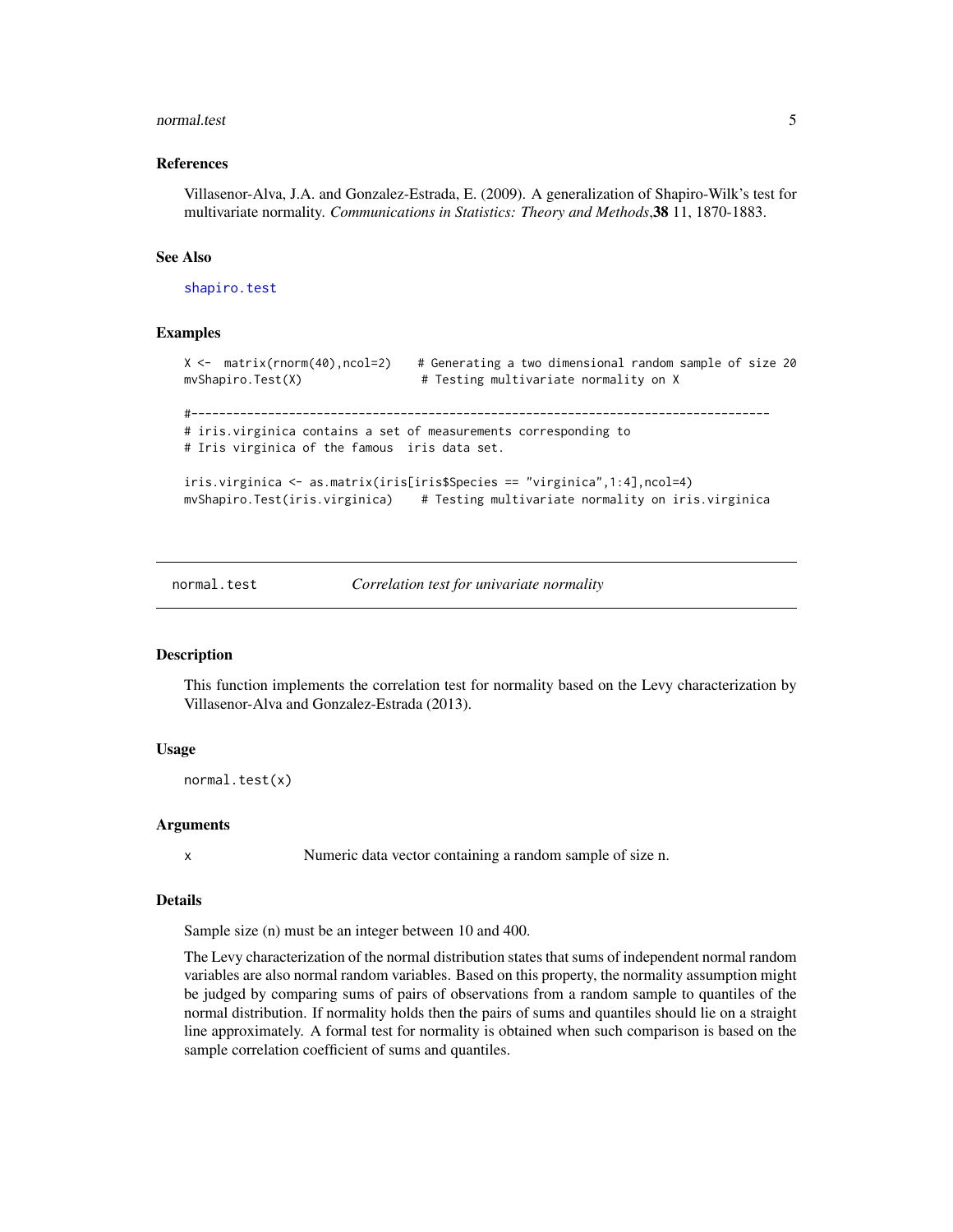#### <span id="page-5-0"></span>Value

A list with class "htest" containing the following components.

| statistic | the calculated value of the test statistic.            |
|-----------|--------------------------------------------------------|
| p.value   | the p-value of the test.                               |
| method    | the character string "Correlation test for normality". |
| data.name | a character string giving the name of the data set.    |

### References

Villasenor-Alva, J.A. and Gonzalez-Estrada, E. (2013). A correlation test for normality based on the Levy characterization. *Communications in Statistics: Simulation and Computation* (to appear).

#### See Also

[shapiro.test](#page-0-0)

### Examples

| $x \le -$ rnorm(20) | # generating a pseudo random sample of size 20 from |
|---------------------|-----------------------------------------------------|
|                     | # the standard normal distribution                  |
| normal.test(x)      | # testing normality on x                            |